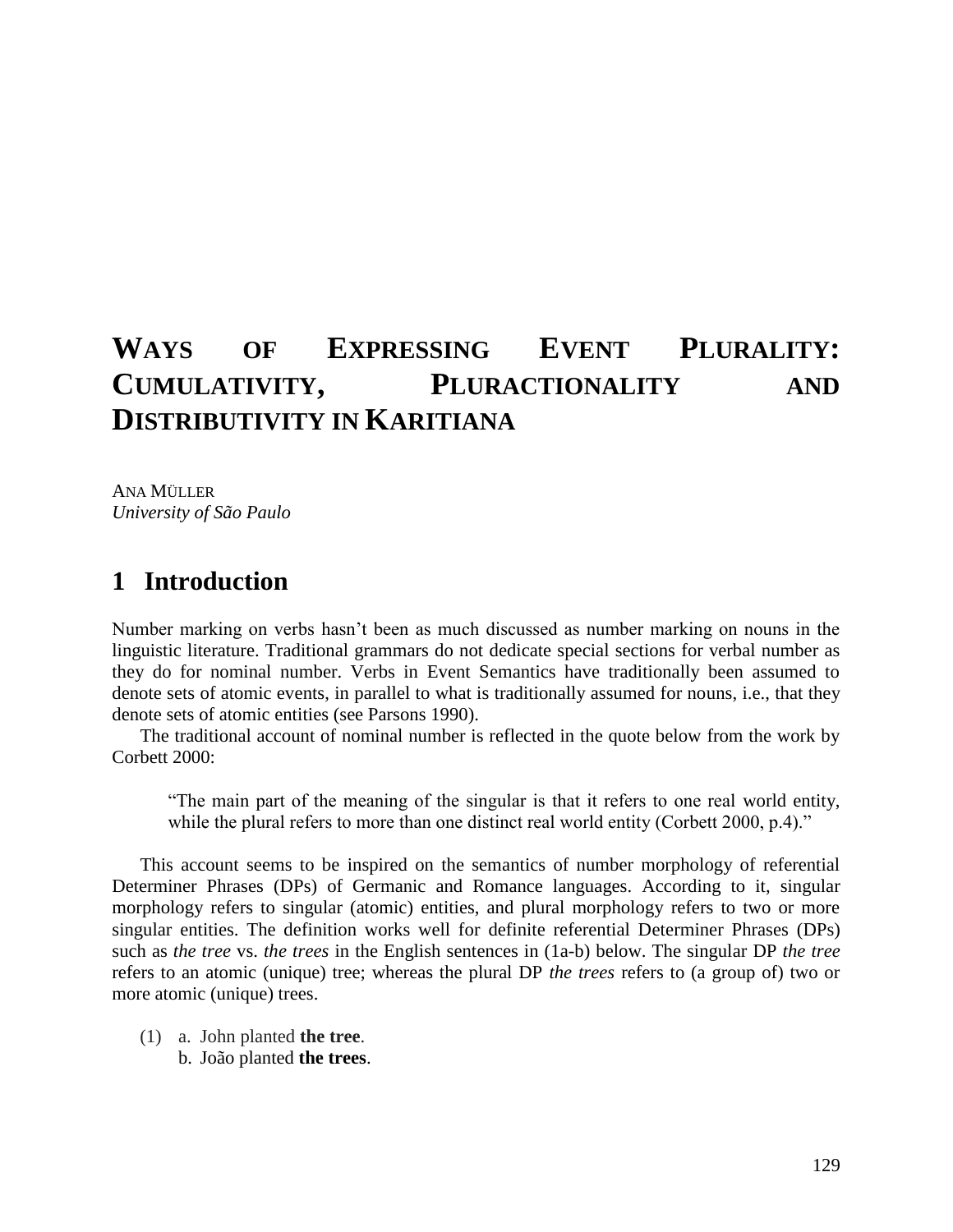Nevertheless, the traditional definition won't work for other types of DPs even within Indo-European languages. Sentence (2) is true whether John planted one, two or any number of mango trees, which points to the known fact that plural Nouns and plural Noun Phrases have numberneutral denotations in many languages (Link 1985, Krifka 1992, among others). Bare Nouns are one of a number of cases where the traditional definition fails. Another case at hand is that of quantified DPs such as *each tree* in sentence (3). Formal semanticists have long known that it does not make sense to apply the concept of reference to quantified DPs. Still, if one tries to understand the singular marking of *each tree* in sentence (3) through the application of the traditional definition, the singular marking comes out contradictory with the fact that there must be at least two trees in order for the sentence to be true. Thus, there is much more to plurality, understood as denotations that encompass two or more events, than the traditional account claims.

- (2) John planted **mango trees**. *one or more trees*
- (3) John planted **each tree** with care. *more than one tree*

This paper focusses on the semantics of event plurality. It addresses the specific question of how Karitiana, a language which belongs to the Arikén family of the Tupi stock, expresses plural events. From a broader perspective, it addresses the more general question of what it means for a Verb (V) or for a Verbal Phrase (VP) to be plural.

This paper claims that the expression of event plurality is a result of different types of semantic phenomena, which are generated at distinct structural levels. The first level is the lexicon: verbal roots have number-neutral denotations. Next, in parallel with nominal number, comes pluractionality, which is number inflection marked on verbs: an operation that generates proper plural denotations, i.e., denotations that encompass sets of two or more events. These denotations are built by number operators over the verbal lexical head. Finally, plural events may be generated by distributive operators over VPs. These operators generate plural VP denotations.

The paper is structured as follows. In section 2, the theoretical background is briefly introduced. Section 3 describes the basics of Karitiana grammar. Section 4 argues for the number-neutrality of Karitiana verbs. In section 5, we claim that pluractionality is a proper plural operator over the V-head. Section 6 shows that distributive numerals in Karitiana are distributive operators that pluralize VPs. Finally, section 7 draws the final conclusions.

#### **2**xx**Theoretical Background**

The paper is written within a neo-davidsonian event semantics, with the following assumptions:(i) VPs have an event argument (cf. Davidson 1967, Parsons 1990, Schein 1993, Lasersohn 1995, among others); (ii) The subject is not a lexical argument of the verb (Kratzer 1996); (iii) The object is an argument of the verb (Kratzer 2003). The paper also assumes that VP denotations are minimal (Kratzer 2003). A predicate like *lift (Nadia)(E)* means that *E* is an event in which nothing apart from lifting Nadia takes place. Nevertheless, *E* might have proper subevents in which a lifiting of Nadia takes place.

Denotations of all simple predicates in natural languages have been claimed to be numberneutral in that they include both the atoms and their sums by authors like Krifka 1992, Landmann 1996 and Kratzer 2003, among others. Number-neutral denotations are cumulative.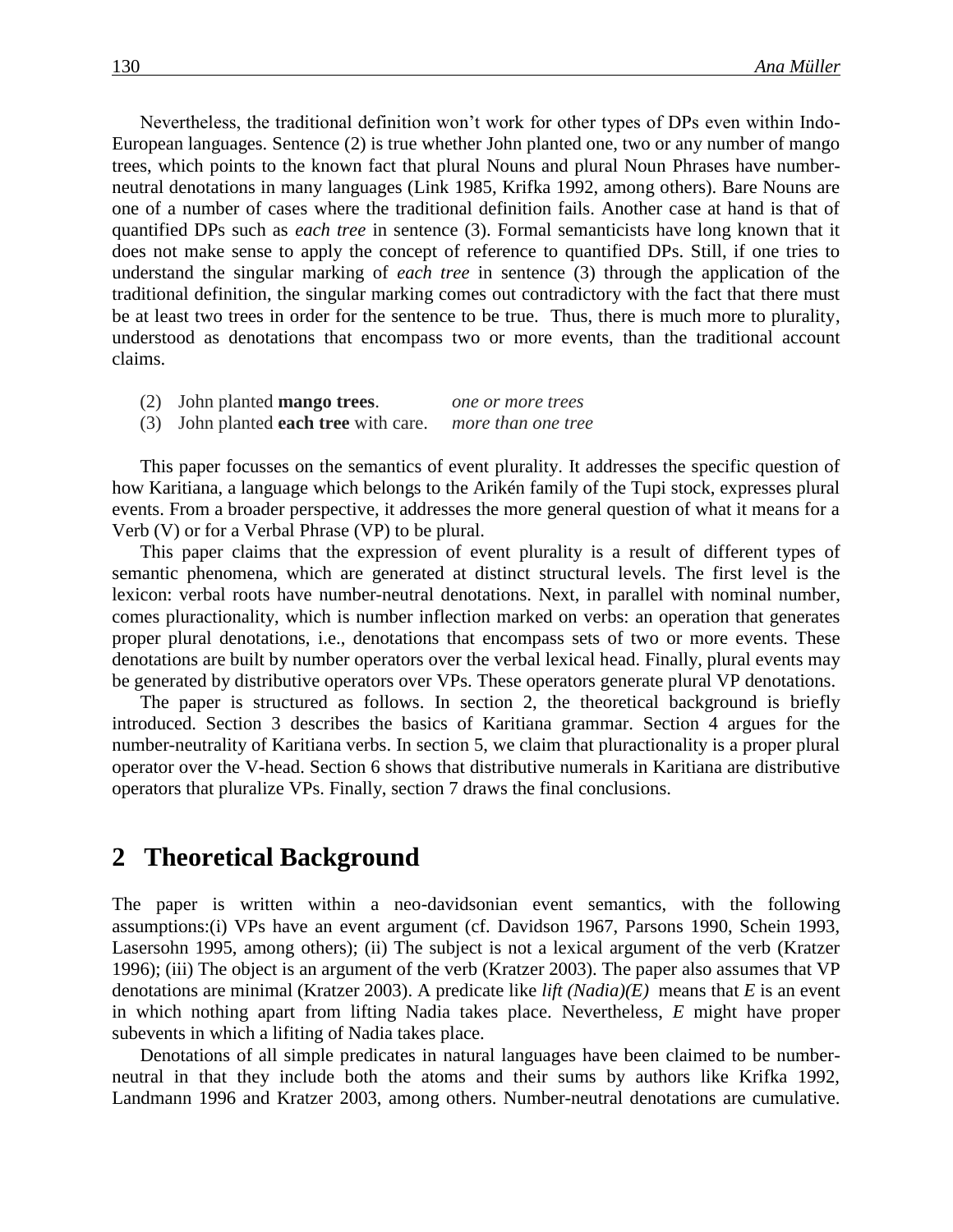Cumulativity is a property that whenever a predicate applies to two individuals it also applies to their sum. In (4) and (5), illustrations of cumulative denotations for nouns and for transitive verbs are presented.

- (4)  $[[\sqrt{box}] = {box_1, box_2, box_3, ..., box_1+box_2, box_1+box_3, ..., box_1+box_2+box_2+box_3, ...}$
- (5)  $[\lceil \sqrt{\text{lift}} \rceil] = \{ \text{box}_1, \text{ lifting}_1 \text{box}_2, \text{box}_2, \text{lifting}_2 \text{box}_3, \text{diag}_1, \text{String}_3, \text{box}_3, \text{times}_4 \}$ lifting<sub>4</sub>>…, <br/> <br/> $\langle$ box<sub>1</sub>+box<sub>2</sub>+box<sub>2</sub>+piano<sub>1</sub>, lifting<sub>2</sub>>, …, < box<sub>1</sub>+box<sub>2</sub>+box<sub>3</sub>+piano<sub>1</sub>, lifting<sub>1</sub>+lifting<sub>2</sub>+lifting<sub>3</sub>+lifting<sub>4</sub>>, ...}

# **3** The Karitiana Language

Karitiana is a native Brazilian language. It is the only surviving language of the Arikén family, Tupi stock. It is spoken by approximately 400 people. The Karitiana reservation is located in western Amazonia in the state of Rondônia. Karitiana is a verb second language in declarative main clauses as illustrated by sentences  $(6)-(7)$  below.<sup>1</sup>

- (6) taso  $\emptyset$ -naka-'y-t boroja man 3-DCL-eat-NFT snake 'Men ate snake(s).'
- (7) myhim-t  $\emptyset$ -naka-'y-t boroja taso one-ADV 3- DCL-eat-NFT snake man 'Men ate snakes (any number of times)' 'One man ate snakes (any number of times).' 'Men ate one snake (any number of times).'

The language follows an ergative-absolutive agreement pattern: intransitive verbs agree with their subjects; whereas transitive verbs agree with their direct objects (Storto 1999). In sentence (8) with the intransitive verb *tat* ('leave'), the verb agrees with its subject; whereas in sentence (9), with the transitive verb *oky* ('hurt') the verb agrees with its object.

(8) A-tat-a 2s-leave-IMP '(you) Go away!' (9) an y-ta-oky-t yn 2s 1s-DCL-hurt-NFT 1s 'You hurt me.'

 $\overline{a}$ 

<sup>&</sup>lt;sup>1</sup> The data is presented as follows: 1<sup>st</sup> line: morphological segmentation; 4<sup>th</sup> line: morpheme by morpheme gloss; 5<sup>th</sup> line: translation. It is important to have in mind that the translations are the ones appropriate for a given context, and not the only possible ones.

The abbreviations used are:  $3 = 3^{\text{rd}}$  person;  $1s,2s = 1^{\text{st}}$ ,  $2^{\text{nd}}$  person singular; ABS = absolutive; ADV= adverbializer; CAUS = causative; COP = copular verb; DCL = declarative; IMP = imperative; IMPFV = imperfective;  $NFT = non future; OBL = oblique; PART = particle; POS = postposition; RDPL = reduplication.$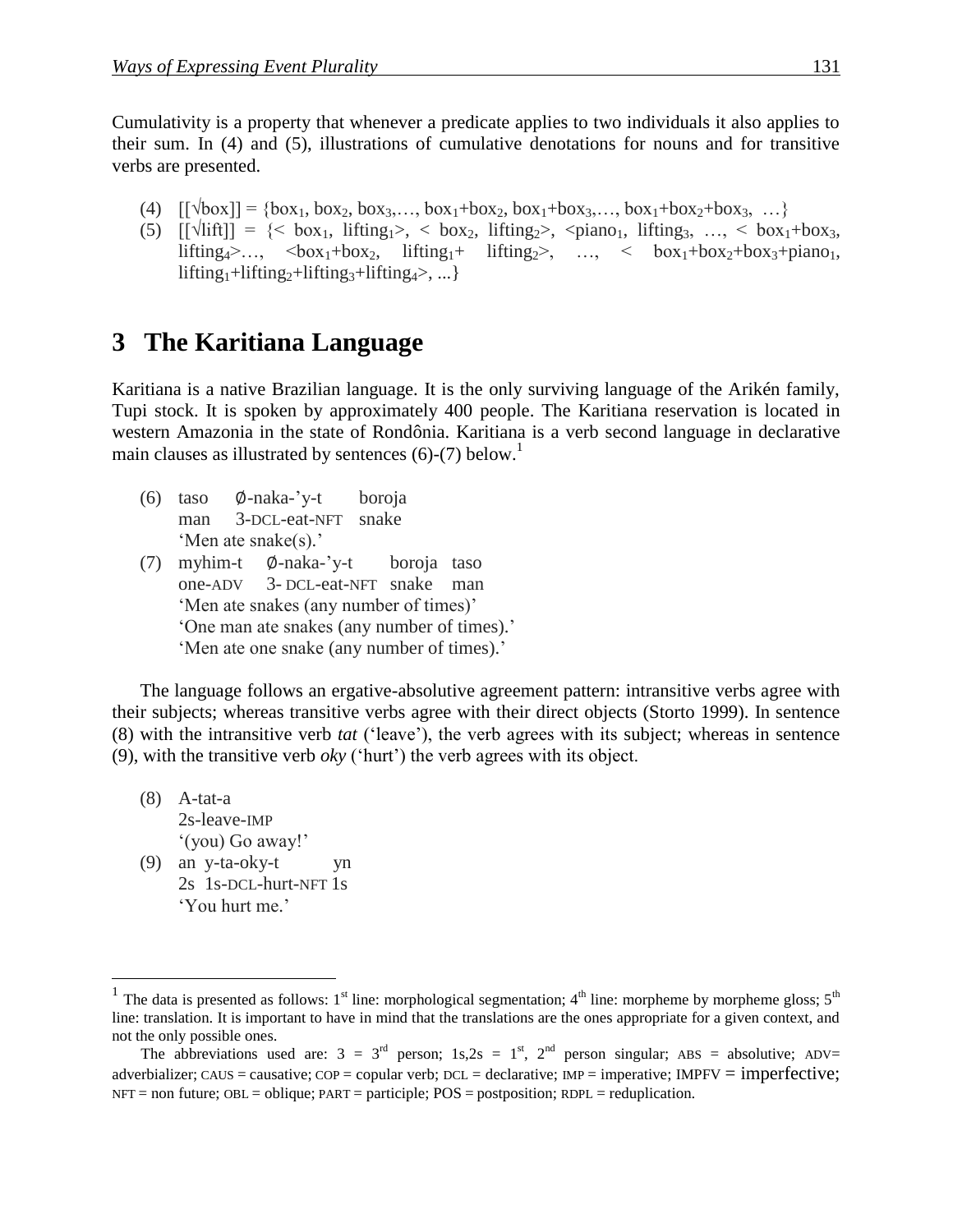Karitiana has also a copula construction that, besides occurring with adjectives and nouns, also occurs with intransitive verbs as illustrated by sentence (10). This construction is default with intransitive verbs.

 $(10)$  Taso  $\emptyset$ -na-aka-t i-ka-t man 3-DCL-cop-NFT PART-sleep-ABS 'The man slept.'

Unmodified Nouns and Verbs have number-neutral and therefore cumulative denotations in Karitiana. Depending on context the DPs/NPs *õwã* and *gooj* in sentence (11) may be interpreted as singular or plural and, for that matter, as definite or indefinite. The sentence is also unmarked for the number of events it denotes.

(11) õwã Ø-naka-m-'a-t gooj child 3-DCL-CAUS-build-NFT canoe 'Children built canoes (any number of times).'  $\checkmark$  The/A child built the/a canoe.  $\checkmark$  (The) Children built (the/a) canoe(s). The/A child built canoes.  $\checkmark$  Children built the/a canoe.

VPs are marked for person, agreement, tense and mood in Karitiana. Sentences (6)-(11) all illustrate that property. Sentence (12) has the aspectual imperfective marker *tyka.* This sentence also to illustrates the complement-head order ([[[verbal head] aspect] tense]), which is prevalent in the language.

(12) sypom-t.sypom-t Ø-naka-m-'a tyka-t gooj õwã two-ADV-RDPL 3-DCL-CAUS-build IMPFV-NFT canoe child 'Every child built two canoes'/'Children built two canoes at a time.'

# **4** Number-Neutrality

This section focuses on the number-neutrality, and therefore cumulativity, of verbs in Karitiana. It claims that lexical number-neutrality and cumulativity by themselves are responsible for a vast array of plural event readings in the language. Lexical cumulativity accounts for readings that will be called cumulative readings, in the sense that they are generated by denotations that encompass atomic and plural events. Sentence (13) below has an array readings. These readings stem from the radically undefined nature of the denotation of its bare nouns and of its verb. The term cumulative is used here because these denotations encompass both atoms and their sums. The meaning of sentence (13) with its unmodified bare nouns and verb is totally neutral as to the number of events, children and canoes. The logical form in (14) expresses that.

 $(13)$  õwã Ø-naka-m-'a-t gooj child 3-DCL-CAUS-build-NFT canoe 'Children built canoes.'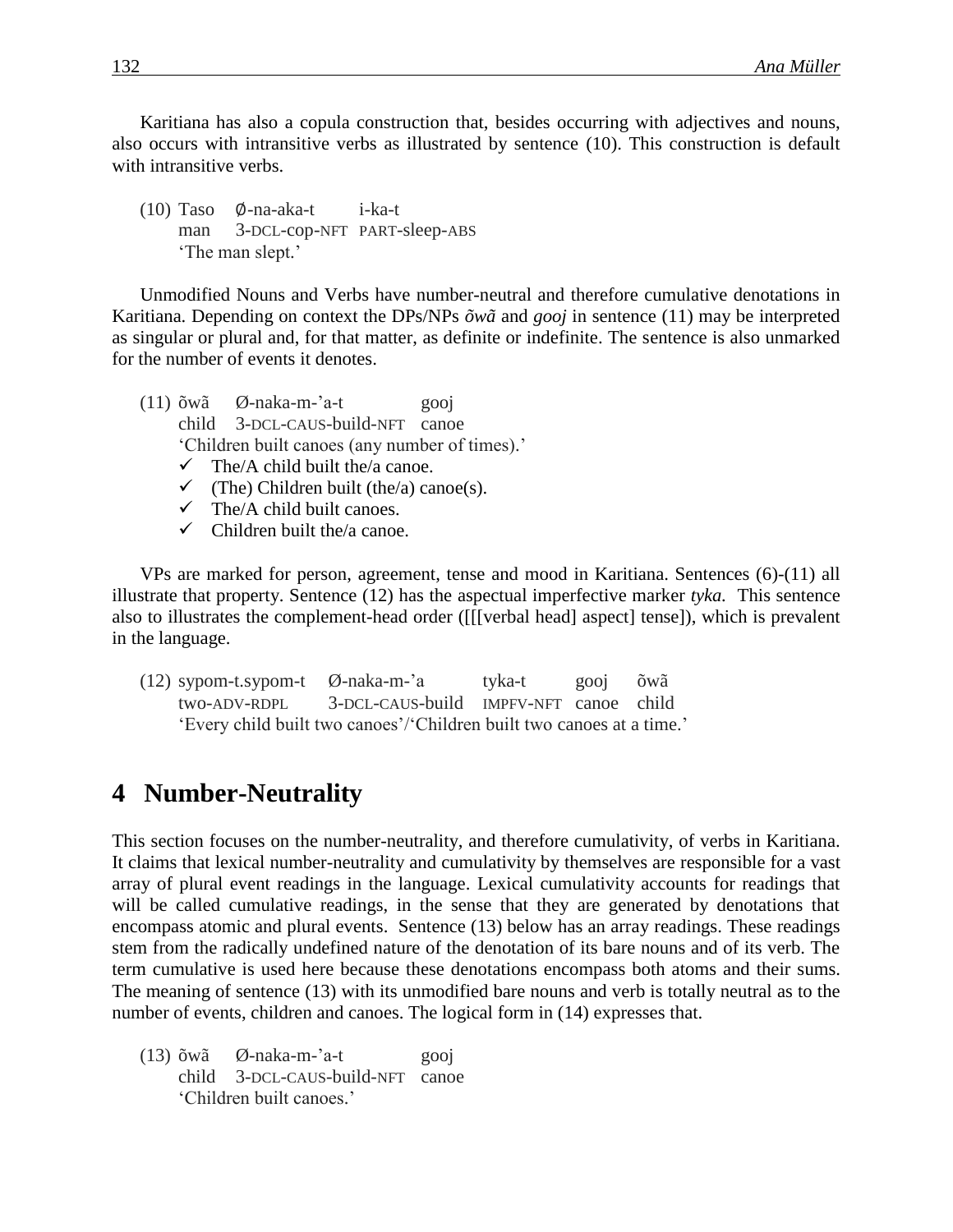$(14) \exists E \exists X \exists Y$  [build  $(Y)$   $(E) \& agent(X)(E) \& child(X) \& canoe(Y)]$ 

'There is a possibly plural event in which an indefinite number of children built an indefinite number of canoes (an indefinite number of times).'

Thus sentence (13) is true of situations such as one child building one or many canoes any number of times, or many children building one or many canoes any number of times. Collective situations in which any number of children builds together one or many canoes any number of times are a subset of the possible situations covered by the logical form in (14). Finally, sentence (13) is also true of situations which could be called distributive, such as three children building a total of three canoes – one canoe each, or four children building four canoes (one each) … and so on. These kinds of distributive readings are again just a subset of the array of possible combinations generated by cumulativity.

# **5** Pluractionality

The focus of this section is pluractionality in Karitiana. Pluractionality in Karitiana subtracts atomic events from the number-neutral denotations of verbs (Müller & Sanchez-Mendes 2008). Pluractional languages are languages that mark their verbs or predicates for number. They morphologically mark that the number of the events denoted by their Verbs is plural. Nevertheless languages vary in the way their pluractional events may be individuated.

The literature traditionally attributes the following properties to pluractional morphemes:

- i. They are verbal sufixes, mostly reduplicative (Lasersohn 1995, Xrakoskij 1997);
- ii. They are derivational morphemes (Cusic 1981, Lasersohn 1995, Yu 2013);
- iii. They do not combine with all kinds of Verbs (Cable 2012);
- iv. Their semantic contribution is not always transparent the resulting meanings tend to depend on the *aktionsart* of the verb (Haji-Abdolhosseini et al 2002, Yu 2013).
- v. They are not compatible with exact cardinals (Hofherr & Laca 2012);
- vi. They contribute the notion that the sentence describes a "large" number of events (Lasersohn 1995, Cable 2012).

Karitiana is a pluractional language as illustrated by the contrast between sentences (15) and (16). Pluractionality in the language is marked by the reduplication of the verbal root, as is the case of the verbal root *'y* ('eat') in sentence (16). There are, nevertheless a few suppletive cases. Table 1 below shows a list of regular pluractional verbs in the language, and Table 2 below presents some of the few suppletive verbs. I will consistently translate pluractional sentences by adding the adverbial 'repeatedly' to the translation of their non-pluractional version. This is an approximation (as are all translations) and the exact meaning of pluractional morphemes will be discussed below.

(15) taso Ø-naka-'y-t boroja man 3-DCL-eat-NFT snake 'Men ate snakes.'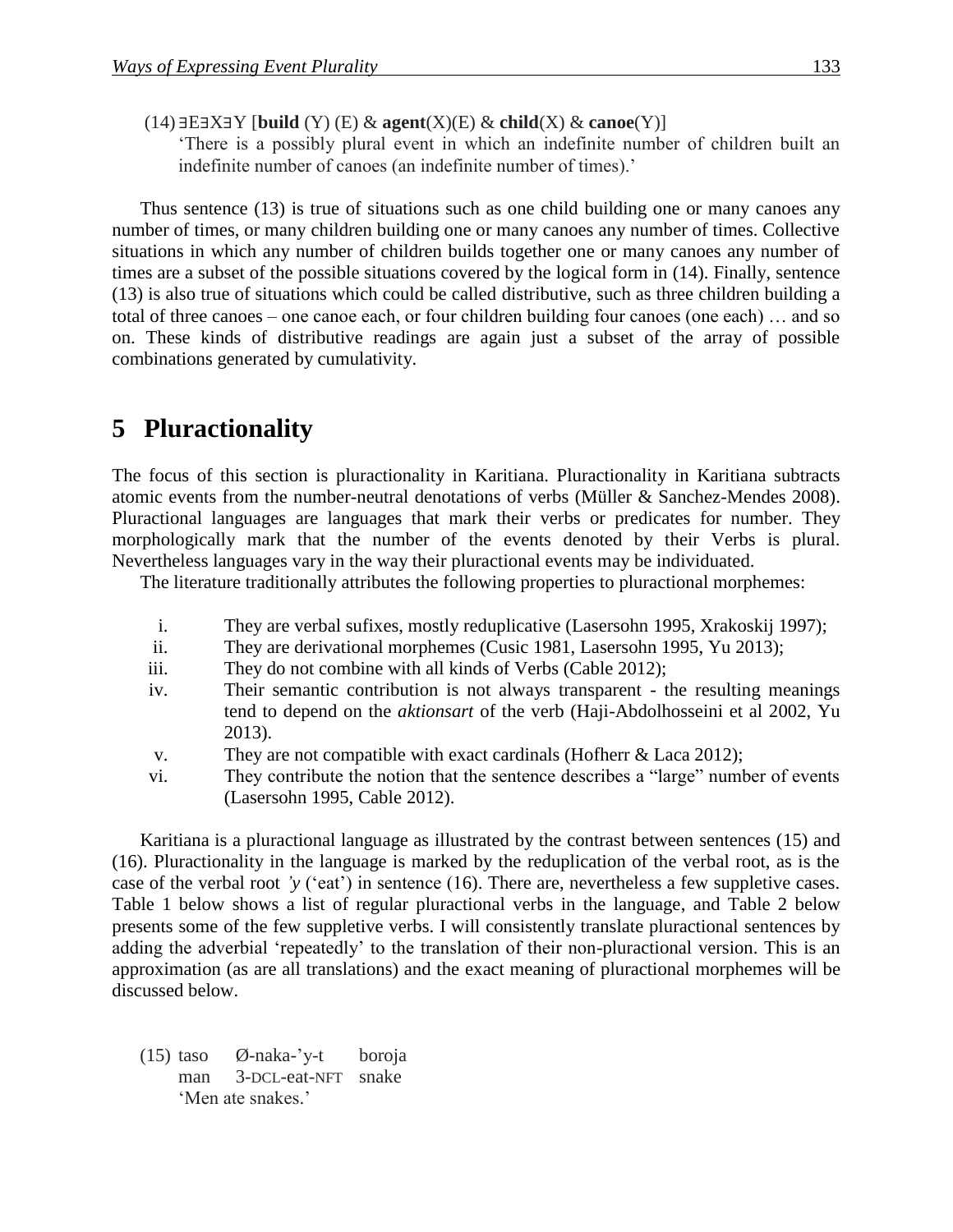(16) taso Ø-naka-'y-'y-t boroja man 3-DCL-eat-RDPL-NFT snake 'Men ate snakes repeatedly.'

| <b>Table 1: Regular Pluractionals</b> |                           |                     |                     |  |  |  |
|---------------------------------------|---------------------------|---------------------|---------------------|--|--|--|
| <b>Roots</b>                          | <b>Pluractional Forms</b> | <b>Translations</b> | <b>Aktionsarten</b> |  |  |  |
| pon                                   | pon.pon                   | shoot               | achievement         |  |  |  |
| pykyn                                 | pykyn.pykyn               | run                 | process             |  |  |  |
| eje                                   | eje.eje                   | paint               | accomplishment      |  |  |  |
| typ                                   | typ.typ                   | discover            | achievement         |  |  |  |
| sikiy                                 | sikiy.sikiy               | want                | state               |  |  |  |
| pimbik                                | pimbik.pimbik             | push                | process             |  |  |  |
| 'oom                                  | 'oom'oom                  | draw                | process             |  |  |  |
| paradywy                              | paradywy.paradywy         | loose               | achievement         |  |  |  |
| $\overline{\ }$ ot                    | 'ot.'ot                   | fall                | achievement         |  |  |  |
| kaj                                   | kaj.kaj                   | dream               | process             |  |  |  |

| <b>Table 2:</b> Suppletive Pluractionals |                           |                     |  |  |  |
|------------------------------------------|---------------------------|---------------------|--|--|--|
| <b>Roots</b>                             | <b>Pluractional forms</b> | <b>Translations</b> |  |  |  |
| oky                                      | popi                      | kill                |  |  |  |
| tat                                      | hot                       | go                  |  |  |  |
| <sub>ot</sub>                            | piit                      | catch               |  |  |  |

Contrary to what is the case in other pluractional languages, such as Chechen (see Yu 2003), pluractionality is possible for all types of verbs in Karitiana. Nevertheless, its semantics is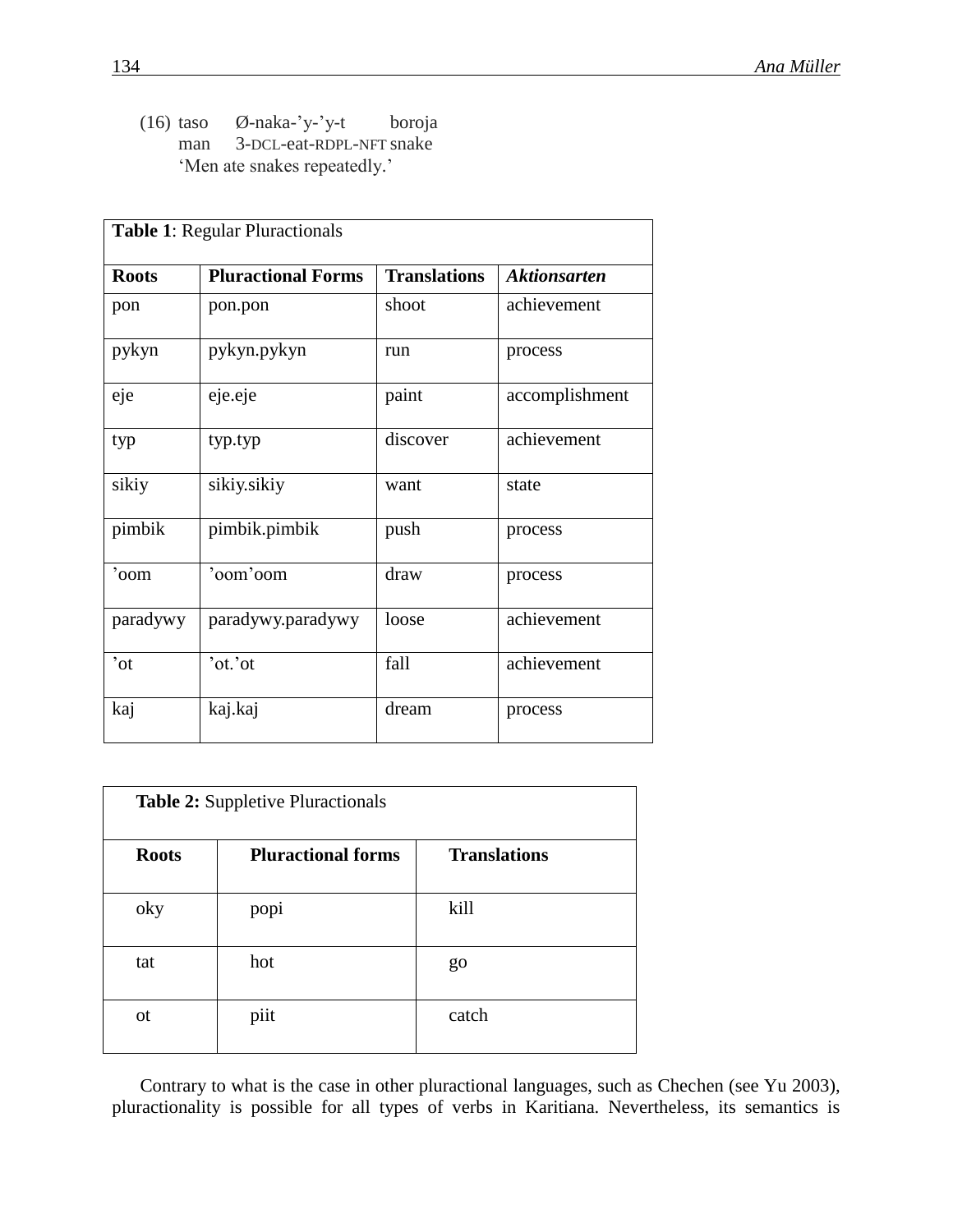always that of event repetition in time. Sentences (17) and (18) have achievement predicates, which as expected for this kind of verb when pluractionalized results in an event repetition in time reading.

|                                                    |  |                                         | $(17)$ João $\emptyset$ -na-aka-t i-otam- $\emptyset$ ese.pihorop |  |             | sok        |            |
|----------------------------------------------------|--|-----------------------------------------|-------------------------------------------------------------------|--|-------------|------------|------------|
|                                                    |  |                                         | João 3-DCL-COP-NFT PART-reach-ABS river.bottom                    |  |             | <b>POS</b> |            |
|                                                    |  | 'João reached the bottom of the river.' |                                                                   |  |             |            |            |
|                                                    |  |                                         | $(18)$ João $\emptyset$ -na-aka-t i-otam-otam- $\emptyset$        |  | ese.pihorop |            | sok.       |
|                                                    |  |                                         | João 3-dcl-cop-nft PART-reach-RDPL-ABS river.bottom               |  |             |            | <b>POS</b> |
| 'João reached the bottom of the river repeatedly.' |  |                                         |                                                                   |  |             |            |            |

Sentences (19) and (20) illustrate the behavior of pluractionality with accomplishment predicates in Karitiana. In other languages such as Chechen (see Yu 2003), for example, accomplishment predicates, besides the event repetition in time reading, may also have durative readings. This is not so in Karitiana. In this language, accomplishment predicates have only an event repetition in time reading.

|  | $(19)$ João $\emptyset$ -naka-eje- $\emptyset$ | iscola. |  |
|--|------------------------------------------------|---------|--|
|  | João 3-DCL-paint-NFT                           | school  |  |
|  | 'João painted the school.'                     |         |  |
|  | (20) João Ø-naka-eje-eje-Ø                     | iscola. |  |
|  | João 3-DCL-paint-RDPL-NFT                      | school  |  |
|  | 'João painted the school repeatedly'           |         |  |
|  | *'João painted the school for a long time.'    |         |  |

Activity predicates are known to generate durative readings when pluractionalized. This is the case for Chechen (see Yu 2003). Again, this is not so in Karitiana. In this language activity predicates only generate a repetition in time readings, which is llustrated by the pluractional version of sentence (21) in (22) with the activity ver *pykyn* ('run').

- (21) João Ø-na-aka-t i-pykyn-t. João 3-DCL-cop-NFT part-run-abs 'João ran.'
- (22) João Ø-na-aka-t i-pykyn-pykyn-t. João 3-DCL-cop-NFT PART-run-RDPL-ABS 'João ran for a long time' \*'João ran intensely.'

In many pluractional languages, it is not even possible to pluractionalize stative predicates. When it is, they get intensive or durative readings. This is not so in Karitiana, where states may be pluractionalized as long as event repetition in time readings are available. The pluractional version of sentence (23) in (24) with the stative predicate *aka osedn* ('be happy') illustrate this property.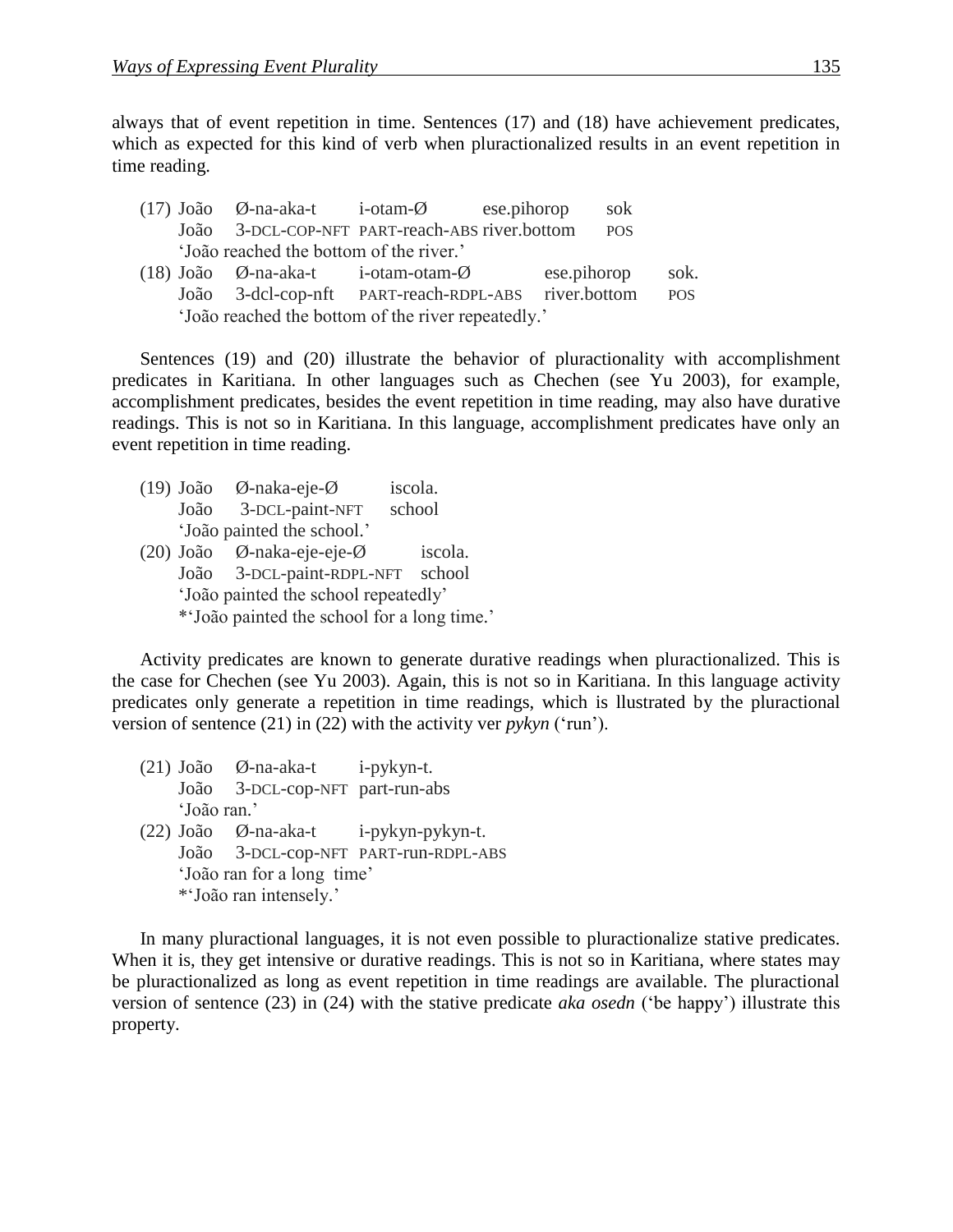- (23) Inacio  $\emptyset$ -na-aka-t i-osedn- $\emptyset$ . Inacio 3-DCL-COP-NFT PART-happy-ABS 'Inacio was happy.'
- (24) Inacio Ø-na-aka-t i-osedn-osedn-Ø. Inacio 3-DCL-cop-NFT PART-happy-RDPL-ABS 'Inácio was happy repeatedly' \*'Inácio was happy for a long time' \*'Inácio was very happy.'

Also surprisingly and contrary to what is known of many pluractional languages such as Chechen (see Cabredo-Hofherr & Laca 2012), pluractionality in Karitiana is compatible with exact cardinality adverbials as shown by the grammaticality of sentences (25) and (26) with the adverbials *myjym* ('three times') and *sypom* ('twice'). These sentences also show that pluractionality in Karitiana may refer to two or more events, and not only to a "large" number of events.

|  | $(25)$ $\tilde{\text{o}}$ wã $\varnothing$ -na-kot-kot-a-t |  |      | myjym-t opok.ako.sypi |            |
|--|------------------------------------------------------------|--|------|-----------------------|------------|
|  | child 3-DCL-break-RDPL-verb-NFT three-ADV egg              |  |      |                       |            |
|  | 'Children broke eggs three times.'                         |  |      |                       |            |
|  | $(26)$ sypom-t $\emptyset$ -na-pon-pon- $\emptyset$ João   |  |      |                       | sojxa kyyn |
|  | two-ADV 3-DCL-shoot-RDPL-NFT João                          |  | boar |                       | <b>POS</b> |
|  | 'João shot at boars twice.'                                |  |      |                       |            |

In order to account for these properties, Müller & Sanchez-Mendes 2008 claim that pluractionality in Karitiana is a plural inflectional operation on cumulative verbal denotations – it excludes atomic events from the denotation of verbal heads (see Müller & Sanchez-Mendes 2008), as formalized in (27a-b) for both intransitive (27a) and transitive (27b) verbs with the additional demand that the atomic events in the plurality must not overlap in time. The operation is illustrated for the transitive verb *kot* ('break') in (28a-b).

- (27) a. PL =  $\lambda$ P <s,t> $\lambda$ E [P(E) & non-atomic (E)] b. PL =  $\lambda P \ll s \ll s, t >> \lambda X \lambda E$  [P(X)(E) & non-atomic (E)] &  $\forall e, e' \mid e, e' < E \rightarrow \neg \tau(e)$  $\tau(e')$ ] where: E=variable over atomic and plural events; e,e'=variable over atomic events; P=variable over predicates;  $\tau(e)$ =running time of e.
- (28) a.  $[[\text{break'}]] = {\langle \text{egg}_{1}, e_{1} \rangle, \langle \text{egg}_{2}, e_{2} \rangle, \langle \text{egg}_{3} + \text{egg}_{4}, e_{3} \rangle, \langle \text{leg}_{1}, e_{4} \rangle \dots, \langle \text{egg}_{1} + \text{egg}_{2}, e_{2} \rangle, \langle \text{egg}_{2}, e_{2} \rangle, \langle \text{egg}_{2} + \text{egg}_{3} \rangle]$  $e_1+e_2^2$ , ...,  $\le$  egg<sub>1</sub>+egg<sub>2</sub>+egg<sub>3</sub>+egg<sub>4</sub>+leg<sub>1</sub>, e<sub>1</sub>+e<sub>2</sub>+e<sub>3</sub>,e<sub>3</sub>> ...}
	- b. PL ([[break']]) =  $\langle \text{egg}_1 + \text{egg}_2, e_1 + e_2 \rangle$ , ...,  $\langle \text{egg}_1 + \text{egg}_2 + \text{egg}_3 + \text{egg}_4 + \text{leg1}$ ,  $e_1+e_2+e_3+e_4>, \ldots$

Besides being able to account for the facts listed above, an additional evidence for this account is the rather obvious property that sentences with singular objects of once-only verbs are not grammatical when pluractionalized, as shown by sentence (29). On the other hand, if the event can be repeated in time, pluractionality is always possible as illustrated by the pair of sentences (30)-(31).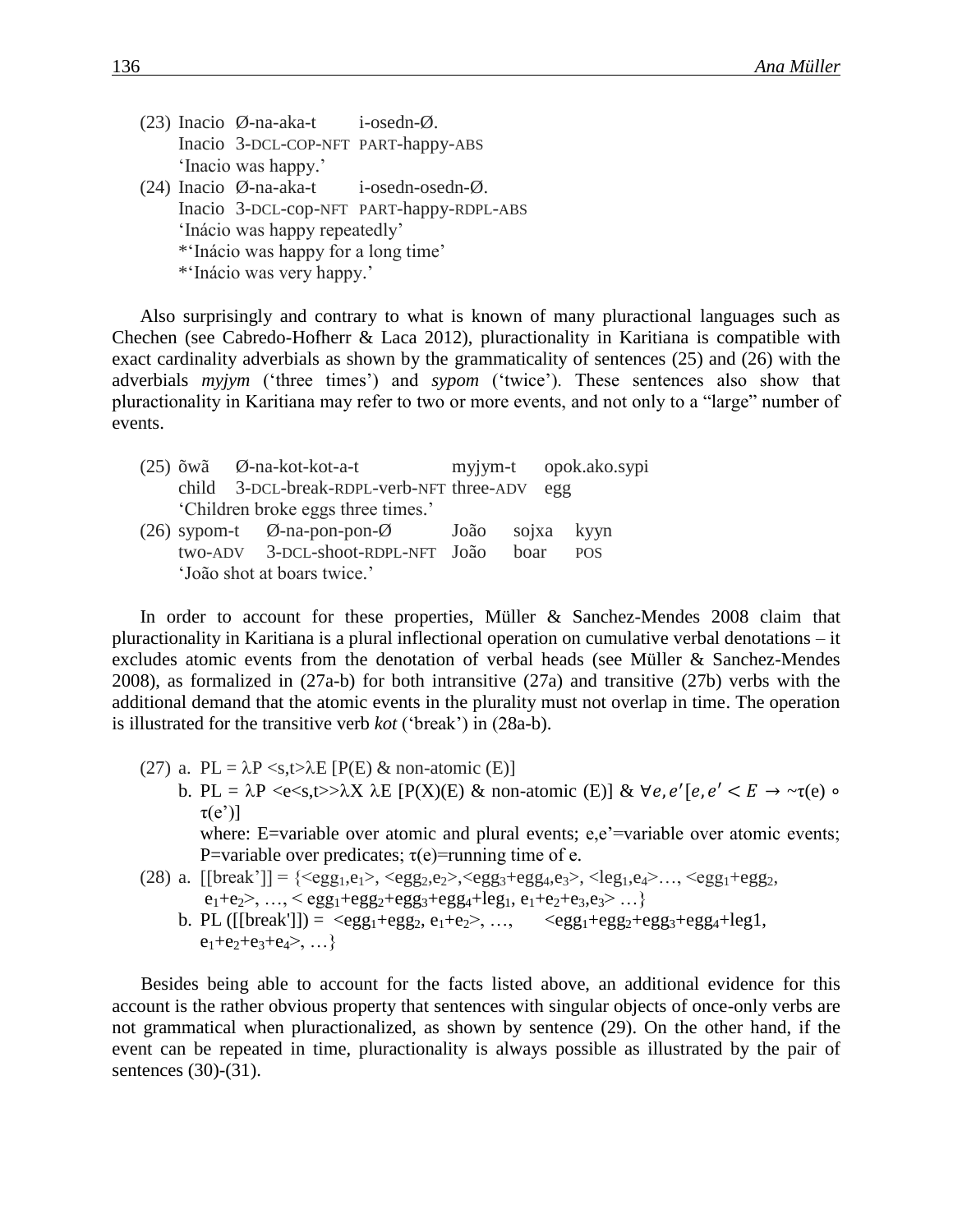| *õwã  | $\varnothing$ -na-oky-oky-t myhin-t        |             | pikom.      |
|-------|--------------------------------------------|-------------|-------------|
| child | 3-DCL-kill-RDPL-NFTone-ADV                 |             | monkey      |
|       | 'Children killed one monkey repeatedly.'   |             |             |
|       | $(30)$ Inácio $\emptyset$ -na-manga-t      | Nádia ka'it |             |
|       | Inacio 3-DCL-lift-NFT Nadia today          |             |             |
|       | 'Inacio lifted Nadia repeatedly today.'    |             |             |
|       | (31) Inácio Ø-na-manga-manga-t Nádia ka'it |             |             |
|       | Inacio 3-DCL-lift-RDPL-NFT                 |             | Nadia today |
|       | 'Inacio lifted Nadia repeatedly today.'    |             |             |

Pluractionality then equals cumulativity minus atomic events with the additional restriction that the events must be individuated by their running times. Pluractionality always yields a plurality of events (two or more events).

# **6** Distributivity

This section focusses on predicate or VP plurality. It claims that true distributivity requires VP plurality in Karitiana. VP-pluralization is syntactically built (see Kratzer 2007). It is a plural operation that has scope over the whole predicate. This operation accounts for truly distributive readings, i.e., readings in which the number of events and/or of entities denoted by the predicate is multiplied. An example is the distributive reading of a sentence like (32), which involves two events of eating three snakes (a total of 6 snakes). In that reading, the *eating.3.snakes* event has been multiplied by the number of atoms in the denotation of the subject, that is, by two.

In Karitiana, truly distributive readings are not possible in the absence of overt distributive operators. The corresponding translation for Karitiana of sentence (33) has only cumulative readings, that is, readings in which Lu and Le built a total of three canoes in any of their possible combinations as agents. For example, they may have built the three canoes together, or Lu may have built two and Lu and Le built the other one together, and so on, as long as a total of three canoes were built.

|  | $(33)$ Lu Le $\emptyset$ -naka-m-'a-t |                                                                                                                                                                                                                                                                                                | myjym-t gooj |  |
|--|---------------------------------------|------------------------------------------------------------------------------------------------------------------------------------------------------------------------------------------------------------------------------------------------------------------------------------------------|--------------|--|
|  |                                       | Lu Le 3-DCL-CAUS-make-NFT three-ADV canoe                                                                                                                                                                                                                                                      |              |  |
|  |                                       | 'Luciana and Leticia built three canoes.'                                                                                                                                                                                                                                                      |              |  |
|  |                                       | $\sqrt{a}$ 11 $\sqrt{a}$ 1 $\sqrt{a}$ 1 $\sqrt{a}$ 1 $\sqrt{a}$ 1 $\sqrt{a}$ 1 $\sqrt{a}$ 1 $\sqrt{a}$ 1 $\sqrt{a}$ 1 $\sqrt{a}$ 1 $\sqrt{a}$ 1 $\sqrt{a}$ 1 $\sqrt{a}$ 1 $\sqrt{a}$ 1 $\sqrt{a}$ 1 $\sqrt{a}$ 1 $\sqrt{a}$ 1 $\sqrt{a}$ 1 $\sqrt{a}$ 1 $\sqrt{a}$ 1 $\sqrt{a}$ 1 $\sqrt{a}$ 1 |              |  |

- Collective/cumulative readings *only three canoes*.
- \* Distributive readings *three canoes for each of the girls, three canoes at a time*.

On the other hand, the same sentence in the presence of an overt distributive operator, such as the distributive numeral *myjym.myjym* ('threee.three') only gets truly distributive readings. Sentence (34) is only true either if each of the girls built three canoes, that is, a total of six canoes was built; or if the girls collectively built 3 canoes at a time, which results in a total of 6, 9, 12,... canoes built.

<sup>(32)</sup> Lu and Le built three canoes. Distributive reading: 'Lu built three canoes and Le built three canoes.'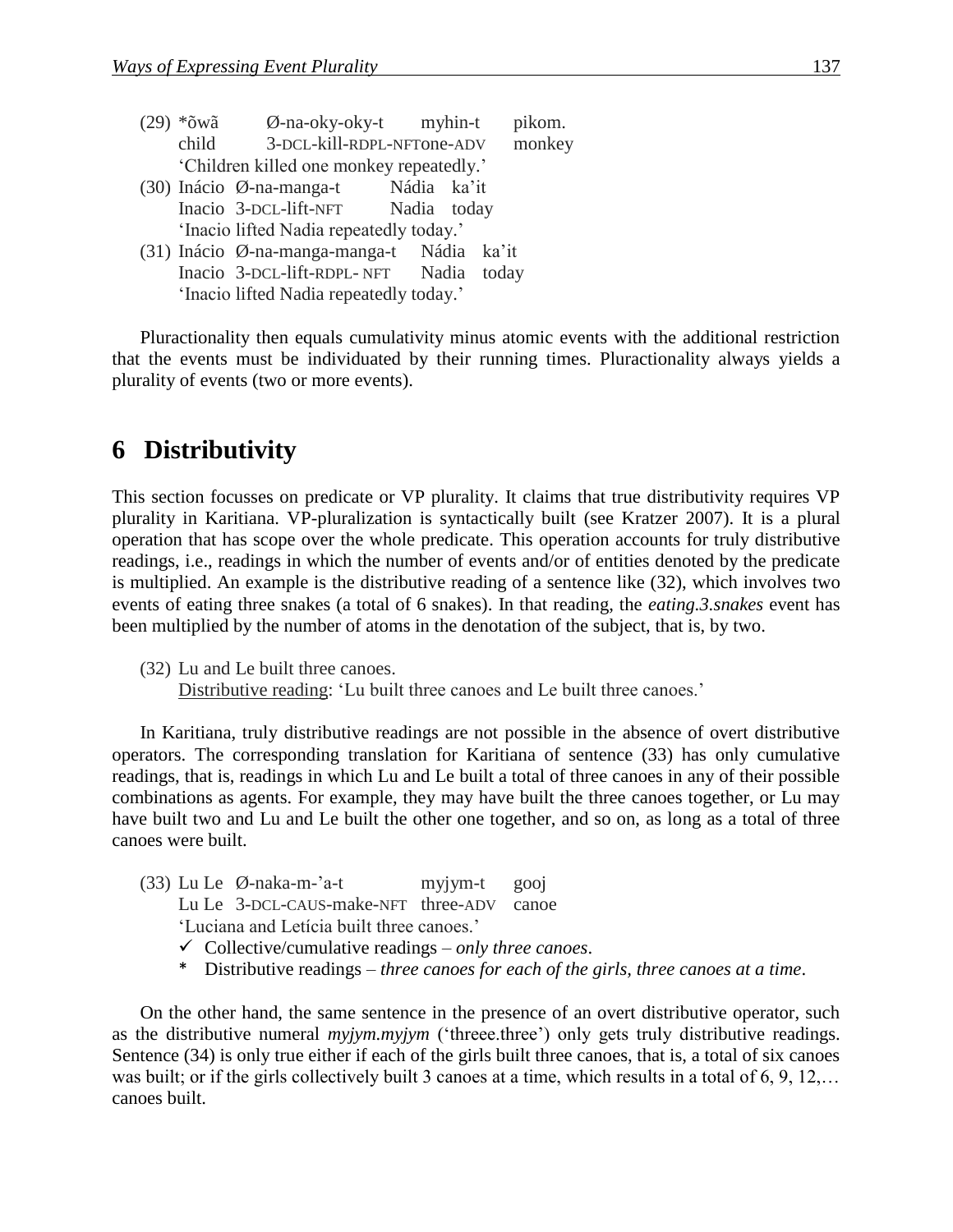(34) Lu Le naka-m-'a-t myjym-t.myjym-t gooj Lu Le DCL-CAUS-make-NFT three-ADV.RDP canoe 'Luciana and Letícia built two canoes each.' *'*On every occasion, Lu and Le built two canoes.'

*\**Collective/cumulative readings - *only 3 canoes*. Distributive readings - *three canoes per girl or three canoes per occasion*.

One must conclude then that the *building.3.canoes* event has been pluralized. Thus distributive numerals pluralize the VP. The logical form of sentence (33) in (35) expresses the existence of VP plurality in such cases, since the number of *eating.3.snakes event* is multiplied by the universal quantification over atomic subevents.

 $(35)$   $\exists E \exists Y$  [agent(Lu+Le)(E) & **build**(Y)(E) &  $[\forall e \le E \exists y \le Y \, [\text{atomic}(e) \rightarrow \text{build}(y)(e) \& \text{canoe (y)} \& |y| = 3]]];$ where: E, Yas in (3); e=variable over atomic events; y=variable over singular  $\&$  plural entities.

#### **7** Conclusions

We have seen that the Karitiana language has (at least) three morphosyntactic means of generating plural event readings: (i) lexical meanings: the lexical denotation of verbs encompasses both atomic and plural events; (ii) pluractionality: the pluralization of the verbal head – singular events are removed from the lexical denotations of verbal heads; and finally (iii) distributive numerals: pluralization of the predicate (the VP) – the events denoted by the predicate are multiplied by the number of occasions or participants.

Thus event plurality is expressed by at least three distinct phenomena. Cross-linguistically one would expect that natural languages should be able to express these three types of event plurality, but not necessarily through the same means as Karitiana.

#### **References**

Cable, Seth. 2012. Distributivity, pluractionality and reciprocity across languages. Course handouts, available at [http://people.umass.edu/scable/LING753-SP12/.](http://people.umass.edu/scable/LING753-SP12/)

Chierchia, Gennaro. 1998. Reference to kinds across languages. *Natural Language Semantics* 6:339–405.

- Cusic, David D. 1981. *Verbal plurality and aspect.* Phd dissertation, Stanford University.
- Corbett, Greville. 2000. *Number.* Cambridge:University Press.
- Davidson, Donald. 1967. The logical form of action sentences. In *The logic of decision and action*, ed. Nicholas Rescher, 81–95. Pittsburgh: University of Pittsburgh Press.
- Cabredo-Hofherr, Patricia and Brenda Laca. 2012. Verbal plurality and distributivity. Berlin: de Gruyter.